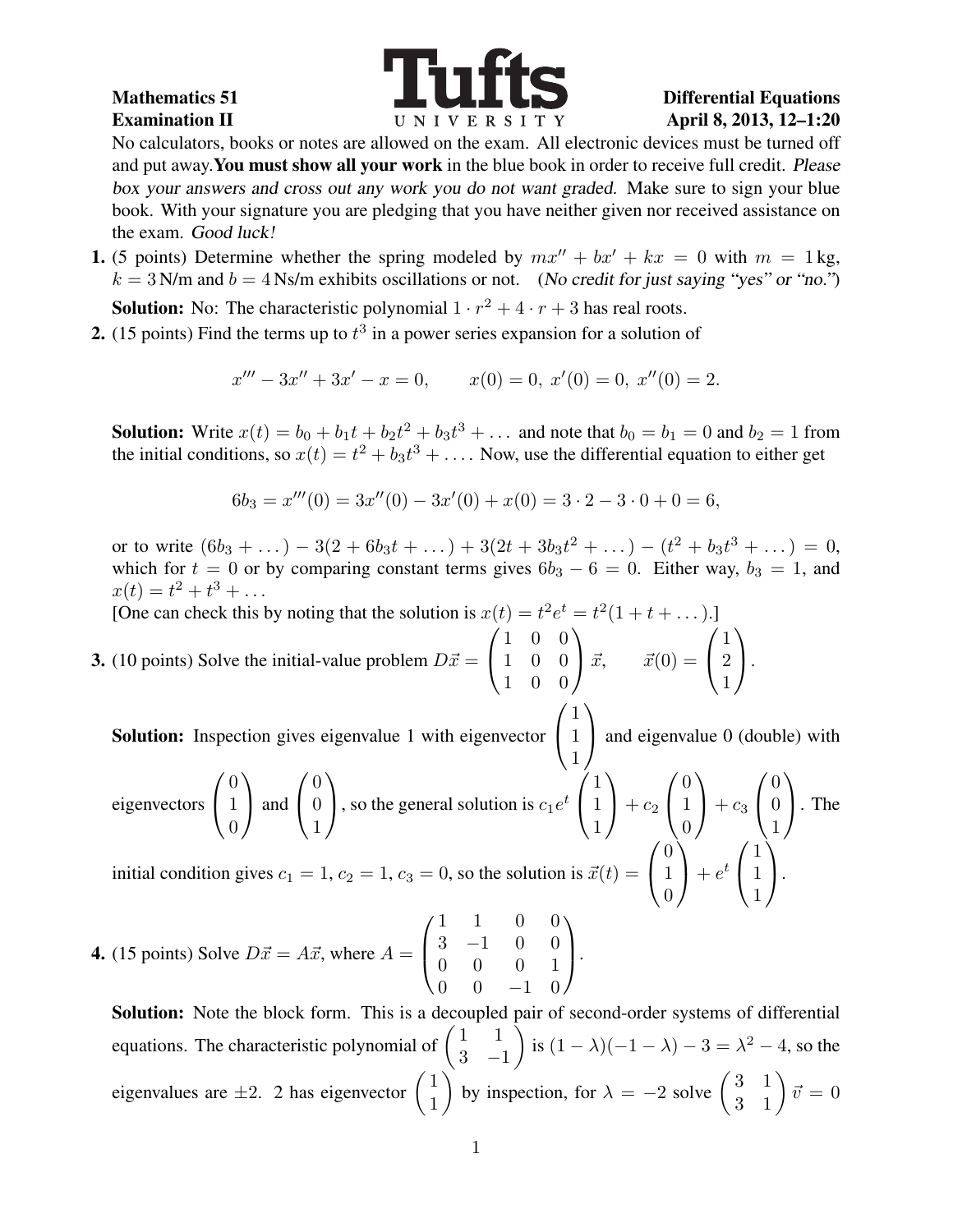to find  $\begin{pmatrix} -1 \\ 2 \end{pmatrix}$ 3 ). Next,  $\begin{pmatrix} 0 & -1 \\ -1 & 0 \end{pmatrix}$  has eigenvalues  $\pm i$ , and solving the second equation of  $(A - iI)\vec{v} = \begin{pmatrix} -i & 1 \\ 1 & i \end{pmatrix}$  $-1$   $-i$  $\int \vec{v} = \vec{0}$  gives eigenvector  $\begin{pmatrix} -i \\ 1 \end{pmatrix}$ 1  $\setminus$ with associated solution  $e^{it}\begin{pmatrix} -i \\ 1 \end{pmatrix}$ 1  $\setminus$  $=(\cos t + i\sin t)$  $\bigg(-i\bigg)$ 1  $\setminus$ =  $\int -i \cos t + \sin t$  $\cos t + i\sin t$  $\setminus$ =  $\int \sin t$  $\cos t$  $\setminus$  $+ i$  $\int -\cos t$  $\sin t$  $\setminus$ . Thus, the general solution is  $c_1e^{2t}$  $\sqrt{ }$  $\left\lfloor \right\rfloor$ 1 1  $\theta$  $\theta$  $\setminus$  $+ c_2 e^{-2t}$  $\sqrt{ }$  $\left\lfloor \right\rfloor$ −1 3  $\theta$  $\theta$  $\setminus$  $+ c_3$  $\sqrt{ }$  $\left\lfloor \right\rfloor$  $\theta$  $\theta$  $\sin t$  $\cos t$  $\setminus$  $+ c_4$  $\sqrt{ }$  $\left\lfloor \right\rfloor$  $\theta$  $\theta$  $-\cos t$  $\sin t$  $\setminus$  $\cdot$ **5.** (5 points) Find one nonzero solution of  $D\vec{x} =$  $\sqrt{ }$  $\mathcal{L}$ 1 0 0 2 3 0 4 5 6  $\setminus$  $\int \vec{x}$ .

(Yes, just one solution is good enough, so long as it is not the zero function.)

Solution: By inspection, 6 is an eigenvalue with eigenvector  $\sqrt{ }$  $\mathcal{L}$ 0 0 1  $\setminus$ , and a corresponding solution

is 
$$
\vec{x}(t) = e^{6t} \begin{pmatrix} 0 \\ 0 \\ 1 \end{pmatrix}
$$
.

6. (15 points) Solve

$$
(D-1)x = \begin{cases} 0 & t < 2 \\ 3 & t \ge 2 \end{cases}, \qquad x(0) = 1.
$$

**Solution:**  $(s-1)\mathscr{L}[x]-1=\mathscr{L}[3u_2(t)]=3e^{-2s}\mathscr{L}[1]=\frac{3e^{-2s}}{s}$ s , so  $\mathscr{L}[x] = \frac{1}{x}$  $\frac{1}{s-1} +$  $3e^{-2s}$  $\frac{3c}{s(s-1)}$ . Now do a partial fractions decomposition:  $\frac{1}{\sqrt{1-\frac{1}{\sqrt{1-\frac{1}{\sqrt{1-\frac{1}{\sqrt{1-\frac{1}{\sqrt{1-\frac{1}{\sqrt{1-\frac{1}{\sqrt{1-\frac{1}{\sqrt{1-\frac{1}{\sqrt{1-\frac{1}{\sqrt{1-\frac{1}{\sqrt{1-\frac{1}{\sqrt{1-\frac{1}{\sqrt{1-\frac{1}{\sqrt{1-\frac{1}{\sqrt{1-\frac{1}{\sqrt{1-\frac{1}{\sqrt{1-\frac{1}{\sqrt{1-\frac{1}{\sqrt{1-\frac{1}{\sqrt$  $\frac{1}{s(s-1)} =$  $s - (s - 1)$  $\frac{(s-1)}{s(s-1)} =$ 1  $s-1$ − 1 s , so

$$
x(t) = \mathcal{L}^{-1} \left[ \frac{1}{s-1} + \frac{3e^{-2s}}{s(s-1)} \right] = e^t + 3u_2(t)\mathcal{L}^{-1} \left[ \frac{1}{s-1} - \frac{1}{s} \right] (t-2)
$$
  
=  $e^t + 3u_2(t) (e^{t-2} - 1) = e^t - 3u_2(t) (1 - e^t/e^2) = \begin{cases} e^t & \text{for } t < 2 \\ (1 + 3e^{-2})e^t - 3 & \text{for } t \ge 2 \end{cases}$ 

[To check, note that for  $t < 2$  this is  $(D-1)x = 0$  with  $x(0) = 1$ , giving  $e^t$ , and for  $t \ge 2$  this is  $(D-1)x = 3$  with  $x(2) = e^2$ , giving  $ce^t - 3$  with  $ce^2 - 3 = e^2$ , i.e.,  $c = e^{-2}(e^2 + 3) = 1 + 3e^{-2}$ .

7. (5 points) Check the vectors 
$$
\begin{pmatrix} 0 \\ 2 \\ 1 \end{pmatrix}
$$
,  $\begin{pmatrix} 4 \\ 1 \\ 2 \end{pmatrix}$ ,  $\begin{pmatrix} 2 \\ 4 \\ 1 \end{pmatrix}$ ,  $\begin{pmatrix} 2 \\ 2 \\ 1 \end{pmatrix}$  for linear independence.

Solution: Linearly dependent: 4 vectors of size 3.